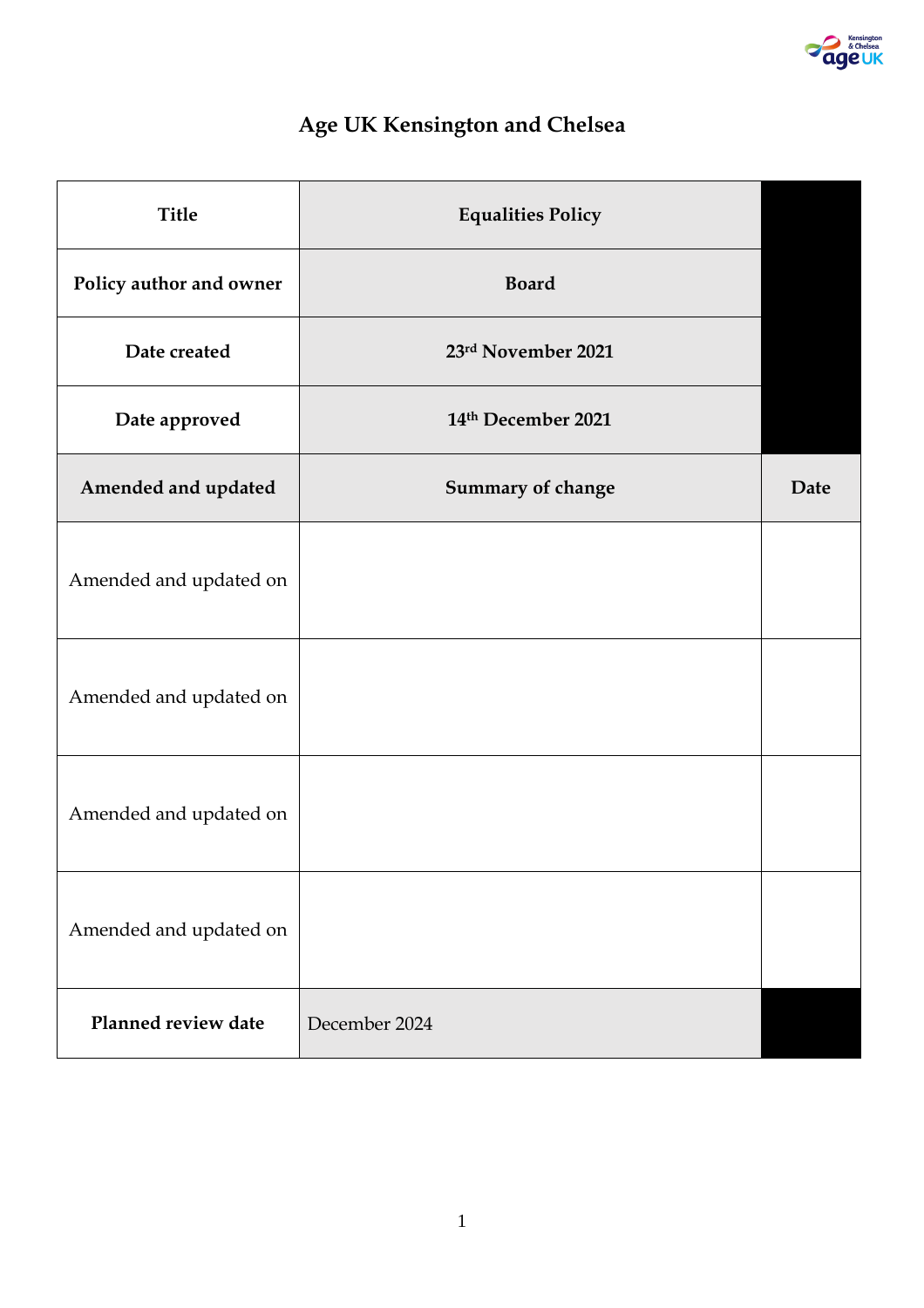# **Age UK Kensington and Chelsea Policy - Equalities, Diversity and Inclusion**

Age UK Kensington and Chelsea (AUKC) is committed to all aspects of Equalities, Diversity and Inclusion and the promotion of equal opportunities in its service provision, volunteer activity and employment and managerial practices.

Most importantly, we will strive to ensure that no one connected to AUKC receives less favourable treatment than others on the grounds of ethnic background, culture, age, belief, religion, gender, sexuality, disability, class, health, marriage, or civil partnership or by any condition or requirement which cannot be shown as justifiable.

Equality of opportunity, valuing diversity and compliance with the law is to the benefit of all individuals in our organisation as we seek to develop the skills and abilities of all our people.

We are an equal opportunities employer. Our aim is to celebrate differences and provide services to which all clients are entitled, ensuring that services are delivered equally and meet their diverse needs and without discrimination. We recognise that treating people unequally can result in loss of dignity, respect, self-esteem and self-worth and ability to make choices.

Equal opportunity is also about good employment practices and efficient use of our most valued asset - our employees. We will do all we can to promote good practice to eliminate discrimination as far as is reasonably possible. We recognise that discrimination takes different forms including direct and indirect discrimination, victimisation and harassment. The personal commitment of every employee and volunteer to this policy and its principles is essential to eliminate discrimination and provide equality throughout the organisation - both in terms of service delivery - and employment. For example, we will continue to work toward our goal of encouraging and promoting diversity within the workforce and will monitor the composition of our workforce to ensure that this policy is effective.

Through promoting equality, diversity and inclusion in all that AUKC does, we will ensure that all its people – clients, employees and volunteers - feel they are treated fairly and their service provision of contribution to the organisation's business objectives is valued and recognised.

All complaints from whatever source, will be taken seriously and where appropriate, dealt with through relevant AUKC procedures.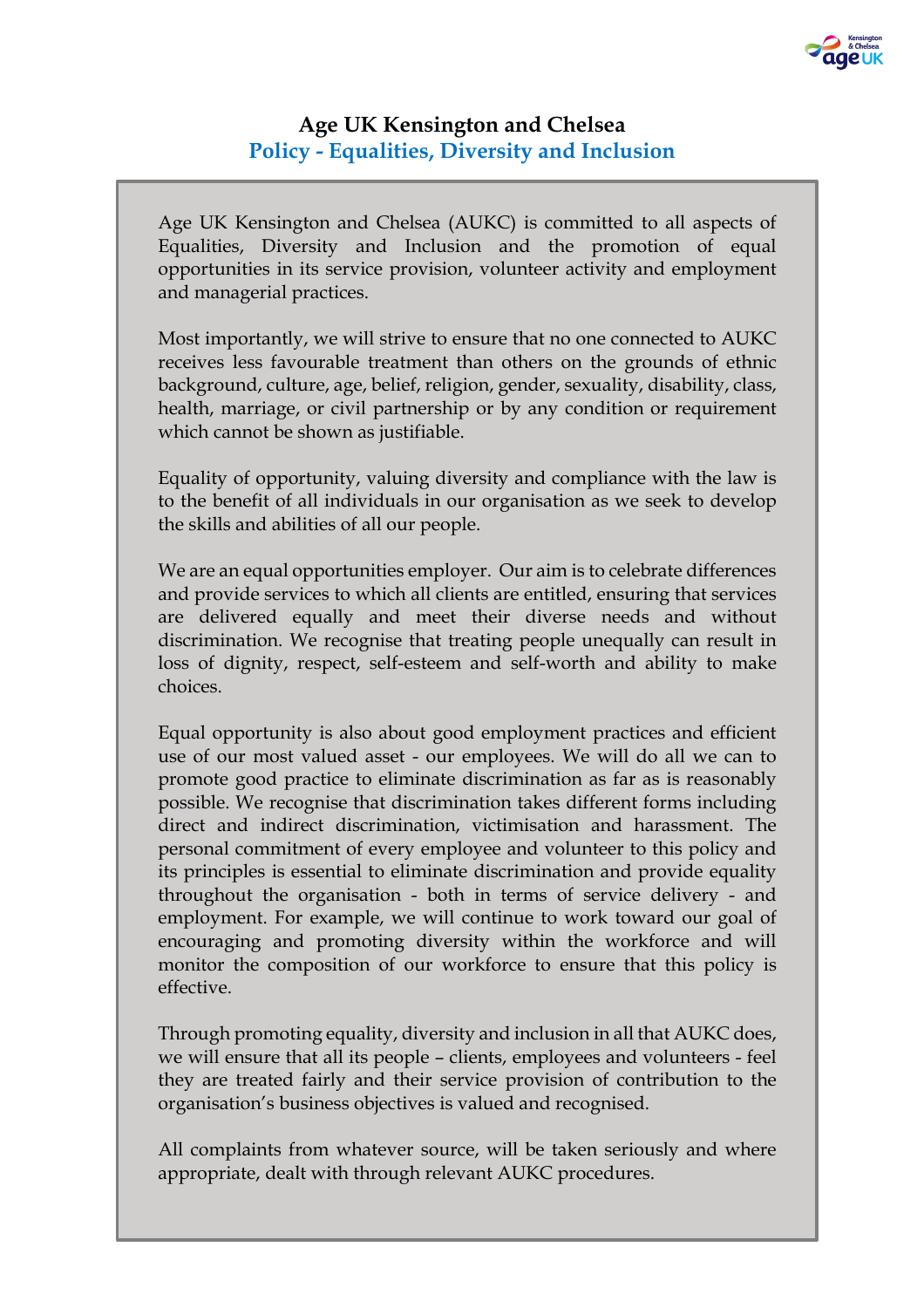

#### **Principles**

Our policy is based upon the following principles:

- 1. No person applying for a service or for employment will be refused on discriminatory grounds because of ethnicity or race, gender, disability, age, pregnancy or maternity, religious or spiritual belief, sexual orientation, gender reassignment or marriage or civil partnership - when they meet all other criteria; and
- 2. Language or behaviour inconsistent with this policy will be viewed as unacceptable and not be tolerated; and
- 3. We do not assume that Equalities, Diversity, and Inclusion principles and policy applies only to AUKC staff and volunteers. Clients must also respect the characteristics listed in (1) above and not discriminate against them on any grounds when expressing their views and preferences; and
- 4. AUKC has zero tolerance to all breaches of our Equalities, Diversity and Inclusion policy; and
- 5. We are committed to promoting positive attitudes and implementing strategies that promote positive attitudes towards individuals and groups facing discrimination; and
- 6. We acknowledge the need to be aware of discriminatory attitudes and behaviour within our daily practice and working structures and recognise the need to explore ways of challenging and dealing with this; and
- 7. Willingness to make reasonable adjustments in all that we do.

# **Application**

This policy applies to all aspects of service delivery - including the process of referral and assessment of clients - and to policies and processes in all aspect of employment including recruitment and selection, promotion and conditions of work - as well as general treatment at work and recruitment.

The policy applies to all clients, job applicants, employees and volunteers as well as trustees.

#### **Standards**

We will maintain the following standards:

- 1. All staff and volunteers at all levels of the organisation should be aware of and identify with our aims and we will introduce measures to address and combat all direct and indirect discrimination; and
- 2. This includes promoting and encouraging awareness through training, supervision, and support within the organisation; and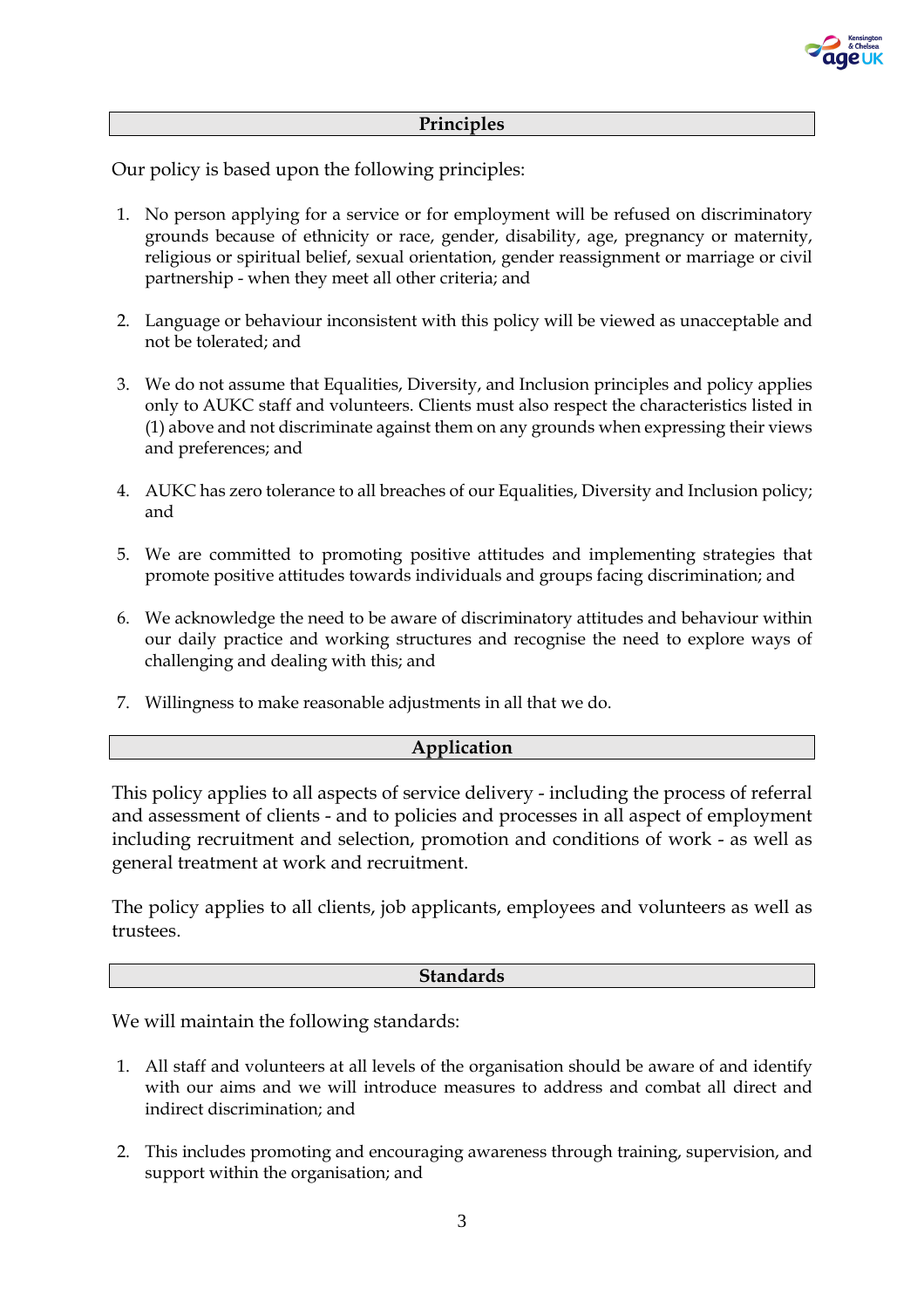

- 3. We expect all staff to work to Equalities, Diversity and Inclusion principles and policies and always behave in non-discriminatory ways; and
- 4. We will carry out regular assessments of the impact of our approach to Equalities, Diversity and Inclusion on policies, clients, and service provision generally; and
- 5. We will ensure that clients and staff are continually aware of the procedures for dealing with complaints and allegations of discriminatory or oppressive language or behaviour; and
- 6. There will be no victimisation of any persons lodging a complaint on the grounds of discriminatory behaviour.

#### **Responsibilities**

The Board of Trustees and Chief Executive have overall responsibility for this policy within AUKC. The Chief Executive is responsible for overseeing it.

Each Service Manager:

- 1. Has responsibility for promoting Equalities, Diversity, and Inclusion with their work streams; and
- 2. Is responsible for providing advice and guidance to employees on the application of this policy and procedure; and
- 3. Is responsible for making reasonable adjustments to support staff and volunteers with disabilities and other needs that are covered under the Equality Act 2010; and
- 4. Should ensure that the Accessible Information Standard is always adhered to, to ensure that people with a disability or sensory loss are given information in a way that they can understand; and
- 5. Should bring any mutually beneficial improvements to this policy to the attention of the Executive team; and
- 6. Should make all staff aware of the Employee Assistance Programme offer by AUKC.

Employees and volunteers at all levels:

- 1. Are personally responsible for the practical application of this policy and must support the organisation creating and maintaining an environment that promotes Equality of Opportunity, Diversity and Inclusion in practice; and
- 2. It is therefore the duty of all staff to cooperate with the measures introduced by AUKC to ensure equal opportunities and non-discrimination.

# **Legislation**